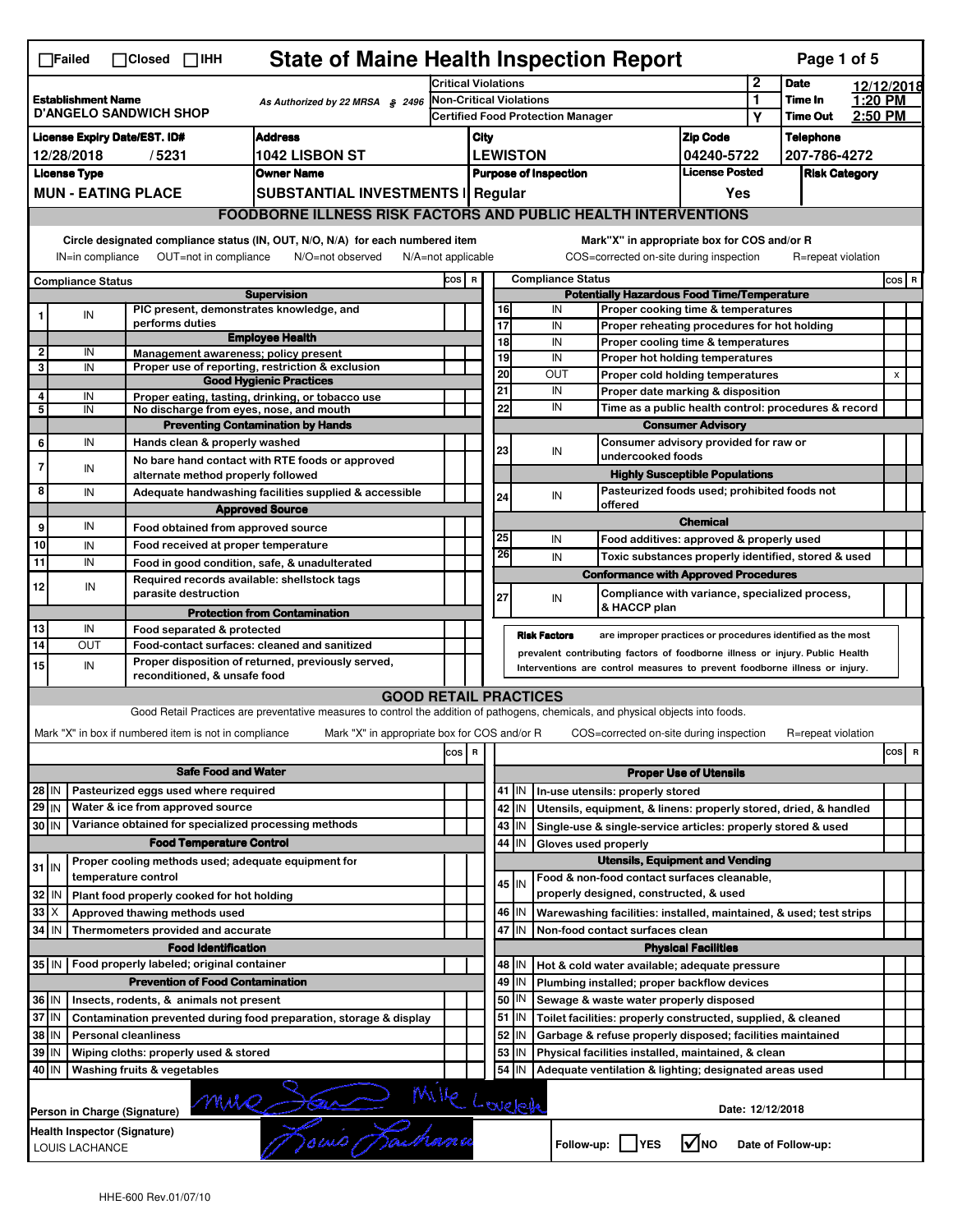|                                                                                         | Page 2 of 5 |  |                                 |                           |                                |                                    |  |  |  |
|-----------------------------------------------------------------------------------------|-------------|--|---------------------------------|---------------------------|--------------------------------|------------------------------------|--|--|--|
| <b>Establishment Name</b><br><b>D'ANGELO SANDWICH SHOP</b>                              |             |  | As Authorized by 22 MRSA § 2496 | 12/12/2018<br><b>Date</b> |                                |                                    |  |  |  |
| License Expiry Date/EST. ID#<br><b>Address</b><br>1042 LISBON ST<br>12/28/2018<br>/5231 |             |  | City / State<br><b>LEWISTON</b> | МE                        | <b>Zip Code</b><br>104240-5722 | <b>Telephone</b><br>  207-786-4272 |  |  |  |
| <b>Temperature Observations</b>                                                         |             |  |                                 |                           |                                |                                    |  |  |  |
| Location                                                                                |             |  | <b>Notes</b>                    |                           |                                |                                    |  |  |  |

| Cut lettuce          | $40*$       | Deli cooler unit, top insert     |
|----------------------|-------------|----------------------------------|
| Lentil Soup          | $150*$      | Hot holding                      |
| Gravy                | $145*$      | Hot holding                      |
| Water                | $145*$      | Handwash sink                    |
| Blue cheese dressing | $49*$       | Cold holding, discarded          |
| Sliced capicola      | $40*$       | Deli cooler unit, top insert     |
| Sliced turkey        | $40*$       | Deli cooler unit, reach in level |
| Chicken salad        | $38^{\ast}$ | Walk in cooler                   |



**Date: 12/12/2018**

HHE-601(a)Rev.01/07/10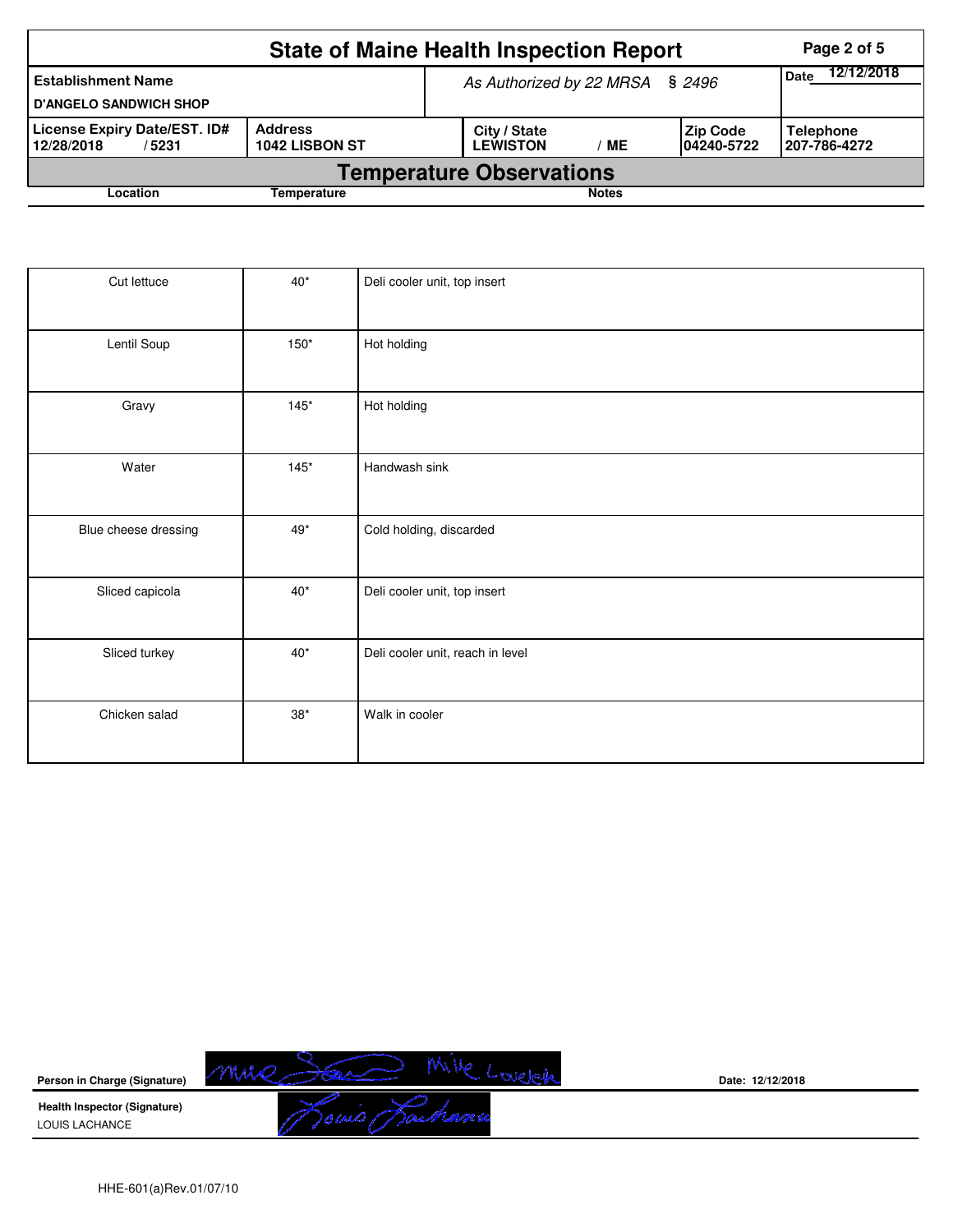|                                                                                                                                                    |                | Page 3 of 5     |    |                 |             |            |  |  |  |
|----------------------------------------------------------------------------------------------------------------------------------------------------|----------------|-----------------|----|-----------------|-------------|------------|--|--|--|
| <b>Establishment Name</b>                                                                                                                          |                |                 |    |                 | <b>Date</b> | 12/12/2018 |  |  |  |
| <b>D'ANGELO SANDWICH SHOP</b><br>License Expiry Date/EST. ID#                                                                                      | <b>Address</b> | City / State    |    | <b>Zip Code</b> |             |            |  |  |  |
| 12/28/2018<br>/5231                                                                                                                                | 1042 LISBON ST | <b>LEWISTON</b> | ME | 04240-5722      |             |            |  |  |  |
| <b>Observations and Corrective Actions</b>                                                                                                         |                |                 |    |                 |             |            |  |  |  |
| Violations cited in this report must be corrected within the time frames below, or as stated in sections<br>8-405.11 and 8-406.11 of the Food Code |                |                 |    |                 |             |            |  |  |  |
| 14: 4-601.11.(A): C: Equipment food-contact surfaces and utensils are not clean to sight and touch.                                                |                |                 |    |                 |             |            |  |  |  |

INSPECTOR NOTES: Automatic food slicer has old food remnants in hard to reach blade area. Clean and sanitize.

20: 3-501.16.(A).(2): C: PHF not maintained at 41 F or less.

INSPECTOR NOTES: Blue cheese dressing (PHF) needing refrigeration elevated in temperature. Keep 41\* or below. \*COS, discarded

33: 3-501.13: N: Improper thawing.

INSPECTOR NOTES: Frozen soup thawing in warm water (105\*). Use approved thawing methods and refer to 2013 Maine Food Code if needed.

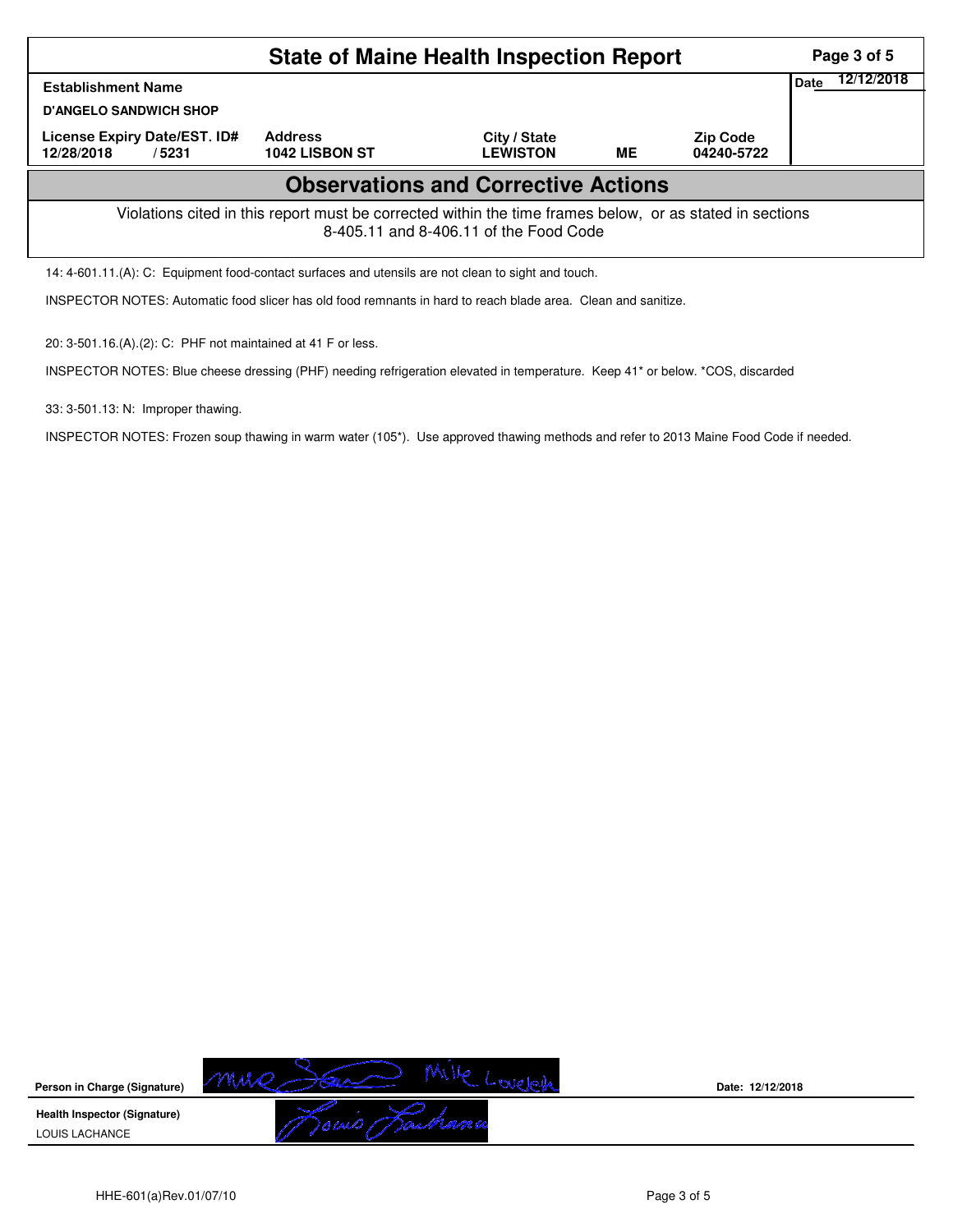| <b>State of Maine Health Inspection Report</b>       |                                  |                                 |    |                               |      |            |  |  |
|------------------------------------------------------|----------------------------------|---------------------------------|----|-------------------------------|------|------------|--|--|
| <b>Establishment Name</b>                            |                                  |                                 |    |                               | Date | 12/12/2018 |  |  |
| <b>D'ANGELO SANDWICH SHOP</b>                        |                                  |                                 |    |                               |      |            |  |  |
| License Expiry Date/EST. ID#<br>12/28/2018<br>/ 5231 | <b>Address</b><br>1042 LISBON ST | City / State<br><b>LEWISTON</b> | ME | <b>Zip Code</b><br>04240-5722 |      |            |  |  |
| Inonootian Natoo                                     |                                  |                                 |    |                               |      |            |  |  |

**Inspection Notes**

Certified Food Protection Manager: Michael Lovelette exp. 12/17/21 Robert Plummer exp. 12/02/19

Unless directed otherwise, all Eating Establishments are required to submit a copy of their Certified Food Protection Manager (CFPM) certificate. A CFPM must be hired at the time of a new eating establishment opening or within 60 days of when a CFPM leaves employment. For a list of CFPM courses and trainers go to http://www.maine.gov/healthinspection/training.htm Please provide a copy of this certification(s) to Carol Gott, Health Inspection Program, 286 Water St. 3rd Floor, Augusta, ME 04333, carol.gott@maine.gov or faxing to 207-287-3165.

Please include the name of your establishment and the establishment ID# with your certification(s).

Employee Health Policy:

The Health Inspection Program has implemented an educational public health initiative on Employee Health on March 1, 2017. The policy handouts will be provided to you by your inspector and reviewed during inspection for compliance. They are also available on the Program's website: http://www.maine.gov/healthinspection

2013 Maine Food Code Adoption:

The Maine Food Code was adopted in October of 2013. Please refer to our website for a copy, http://www.maine.gov/healthinspection. Following are a few of the major changes: \* No Bare Hand Contact with Ready-To-Eat Food. \* Establishments must have clean-up procedures for employees to follow following vomiting and diarrheal events. \* Date marking of Ready-to-eat potentially hazardous foods.

Violation Correction Timeframe:

Critical violations should be corrected on site, but in any event, within 10 days. The licensee must contact Louis Lachance when the critical violation has been addressed at 207-513-3125 extension 3224 or at llachance@lewistonmaine.gov. Non-critical violations must be corrected within 30 days. Failure to satisfactorily correct these violations before the follow-up inspection may result in enforcement proceedings by the Department to include fines and penalties. License renewals can be denied if violations are not corrected within the noted timeframes.

C= Critical violation and NC= Non-critical violation:

"Critical violation" means a provision of the Food Code that, if in non-compliance, is more likely than other violations to contribute to food contamination, illness or environmental health hazard.

Additional Inspection Fee:

License fees provide for two inspections per year. When additional inspections are required, the Department may charge an additional \$100 fee to cover the costs of each additional inspection or visit.

## Document Retention/Posting:

Pursuant to the Maine Food Code, the establishment's current license must be displayed. In addition, a sign or placard must be posted in a conspicuous area notifying consumers that a copy of the most recent inspection report is available upon request. CFPM certificates must be posted in a conspicuous area and must be available to the Department upon request.